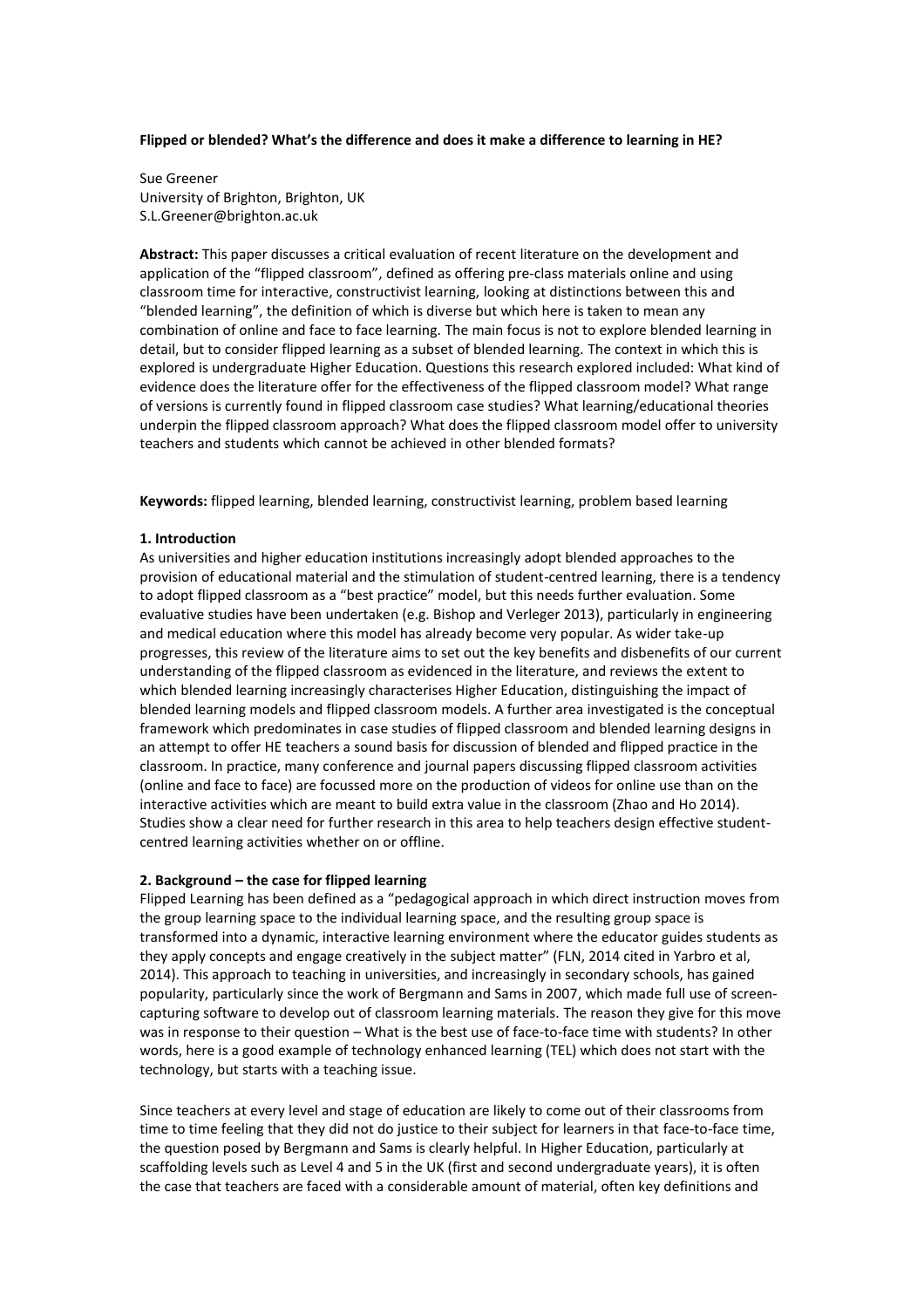concepts, which must be discussed with students in order to facilitate learning. However, rather than being discussed, the sheer amount of material may drive teachers to resort to Microsoft PowerPoint **™** putting a wealth of material into slides which may or may not be understood, let alone learned, by students. In large lecture groups, it is especially difficult to check understanding, and too often, a few keen and eager faces giving good eye contact can persuade the teacher that all have understood, when in reality, few have done so.

We could argue that the technology, in particular the use of video, in flipped learning is simply a current twist on a well established approach to learning and teaching where students are required to prepare something for class, and demonstrate their knowledge and ability to use that knowledge in class. This has been happening for generations, without being called flipped anything. We could further argue that this method of learning has always been more effective than using class time to "lecture" or deliver information or direct instruction. The notion of the seminar or tutorial class in Higher Education has always focused on students being active in applying or discussing previously acquired knowledge. So why does flipped learning have an increasing following now?

The answer may lie in the expansion of Higher Education, as well as the increasing technological options now available. As institutions face higher tuition fees (external "price") yet lower funding per student (internal "cost") and increasing competition to recruit students, and as those students have Web access to a wealth of free, as well as paid for, learning materials from a range of institutions of learning across the globe, undergraduate class sizes have grown greatly in many disciplines. This poses challenges for staff who try to adapt lecture-style teaching and learning to a much more diverse student body (Cuseo 2007). Lectures can be excellent vehicles for stimulating curiosity, inspiring learners and sharing expertise, particularly where the staff concerned are researching in, and are passionate about, the field of study. But this makes several assumptions. First, that the teaching staff have the capabilities required for inspiring lecturing – many do, but not all. Second, that the students attending such lectures are in fact there to learn and are willing to do so – an assumption in mass Higher Education which no longer always holds. Third, that the students do actually attend the lectures and come prepared to listen and think!

These points may seem unnecessarily cynical but universities cannot continue to offer the learning and teaching methods which suited earlier generations while our current and future students may have patently different needs and wants. Tapscott and Williams in their article in Educause Review in 2010 suggested:

"Video lectures enhance education by allowing students to absorb course content online—whenever is convenient for them—and then get together to tinker, invent new things, or discuss the material. The OCW experience has shown MIT that the real value of what it offers is not the lecture per se but rather the whole package—the content tied to the human learning experience on campus, plus the certification. Colleges and universities cannot survive on lectures alone".

Today's students have choice, perhaps too much choice, of what and where and how to learn. But as Senior, Reddy and Senior discuss (2014), the student focus is likely to be broadly on capabilities which will help them into and in employment. These authors cite Barnett (2009) on students' "being and becoming", a focus on resilience, openness and a will to learn which, they suggest is fostered by peer engagement in learning. Willingness and ability to learn are touchstones of the "New Vocationalism" discussed by Bourner et al (2011) where they are considered the main ingredients of the graduate recipe offered to prospective employers. Yet passive receipt of delivered information is unlikely to foster either willingness or ability to learn; it is interactive opportunities for peer engagement, and for direct engagement with teachers where concepts prove problematic, that can support enthusiasm for learning; and this couldn't be further from the average HE lecture experience.

### **3. Diversity in flipped learning**

This is where the idea of flipping the learning offers a possible solution: by offering explanatory materials prior to class, testing understanding early in class time or also before class (polling for example or simple testing), teachers can spend time in class developing learners' understanding of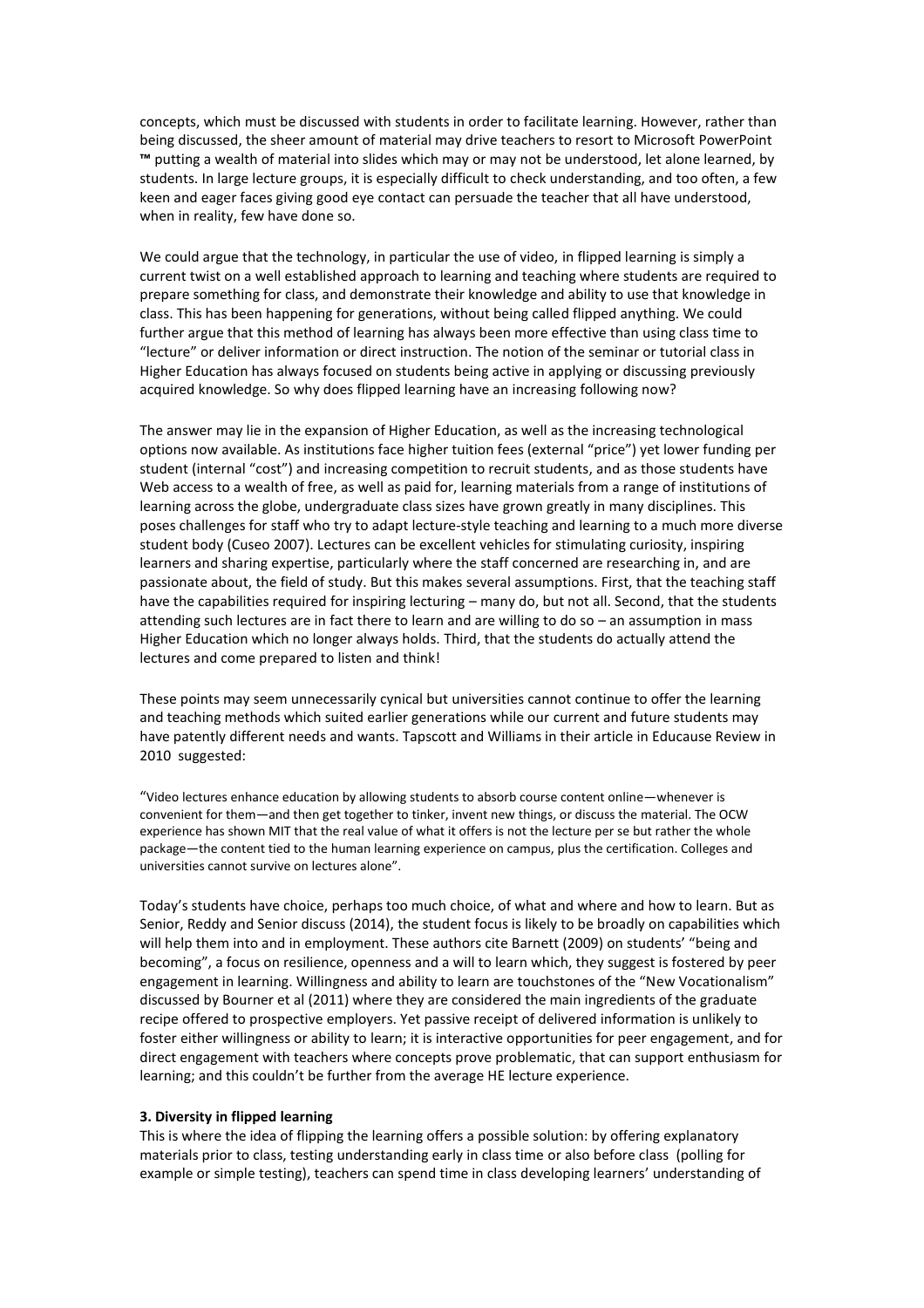applications or more thoroughly explaining concepts which are shown in the tests to be less well understood. A final end of class poll or test can help determine whether immediate understanding has improved, offering further opportunities for reviewing key concepts in advance of summative assessment. This is broadly the approach promoted by Eric Mazur of Harvard, who termed it Peer Instruction (PI) (1997). In a review ten years on from his first uses of PI (2001), Mazur and Crouch discuss improvements to the PI method in which pre-class reading is maximized and incentivized with conceptual questions for students including a note of what they find most challenging or interesting; this is followed by minimized lecture content interspersed with "ConcepTests", short focused questions asked after brief presentation of content which students work on individually and offer polled answers in class, then discuss with another student, trying to convince them of the correctness of their answer. This peer instruction is followed by a second poll and a discussion of their responses. Peer Instruction has since been increasingly adopted in the US, for examples see Smith et al 2011, Knight and Wood 2005.

Case studies demonstrate varying versions of flipped learning (also called inverted or reverse learning) beyond PI. Starting from the basic idea that classtime experience of listening and taking notes would be swapped with homework time of applying learning to problems has meant that the drive for flipped learning tends to centre on the teacher being present at the time the learner most needs help – when they are puzzling through how to apply and develop ideas presented to them. In Bloom taxonomy terms, the higher order learning (analyzing, evaluating, creating) traditionally seems to take place outside the formal class time, when the resources of the institution are not available. It could be argued that virtual learning environments mediate this issue, being available 24/7 with web access, however widespread usage of such learning environments as repositories and management systems rather than interactive environments means that help is still not necessarily at hand.

#### **4. The ubiquity of video**

There is a preponderance of case studies which discuss flipped learning as based around video materials (Zhao and Ho 2014). Usually in the studies, such as Lage and Platt (2000), Kaner & Fiedler (2005), Talbert (2012), Gannod (2007), Toto and Nguyen (2009), these are videos pre-recorded by teaching staff, or curated by teaching staff with direct relevance to the curriculum. The growth of video use in recent years has been stimulated by increasing software packages with user-friendly options. While the fully edited and creatively produced video still required studio equipment and specialized skills, this remained a limited opportunity, but the increased capabilities of mobile phones and tablets to produce effective video material, and increasing use of packages such as Jing and Camtasia Relay (both produced by Techsmith) which allow simplified video production and rendering involving no specific technical skillset from the producer, these changes have opened up the world of video recording to mainstream HE teaching staff. Coupled with the huge and still growing popularity of YouTube.com among learners of every age and ability, the place of the teaching video has become secure, particularly as studies such as that by Zhang et al (2006) find that video lectures are at least as good as face-to-face lectures at delivering information. However Freeman-Herreid and Schiller (2013) point out that good quality video lectures are rated higher by students than home-grown videos created by teaching staff: this is a potential area for investment and more effective tagging and sharing of Open Educational Resources.

It is a feature of this literature that relatively few studies discuss the "flipping" of complete courses or even complete modules. This is often done for individual sessions, particularly where content has been found to be problematic for students. This is also a reflection of the amount of preparatory work which is needed to design a flipped learning experience. This does not only involve preparation of video lectures in advance, but, almost more importantly, the re-design of classroom activities. The example given above of Mazur's Peer Instruction demonstrates the detailed preparation of questions to be completed prior to class and in class, and how these are designed to produce in class peer discussion for short periods interspersed with possible lecture, or sometimes problem-solving activities. Some studies advocate appropriating the pedagogic benefits of Problem Based Learning (PBL) in class activities, finding this to provide two potential beneficial outcomes: first to offer interactive, group-based activity in class which can be meaningful involvement in learning for students fitting with the notion of flipped learning and second to offer a way to operationalize and potentially scale up PBL, with all its attendant benefits of research-based enquiry, authenticity and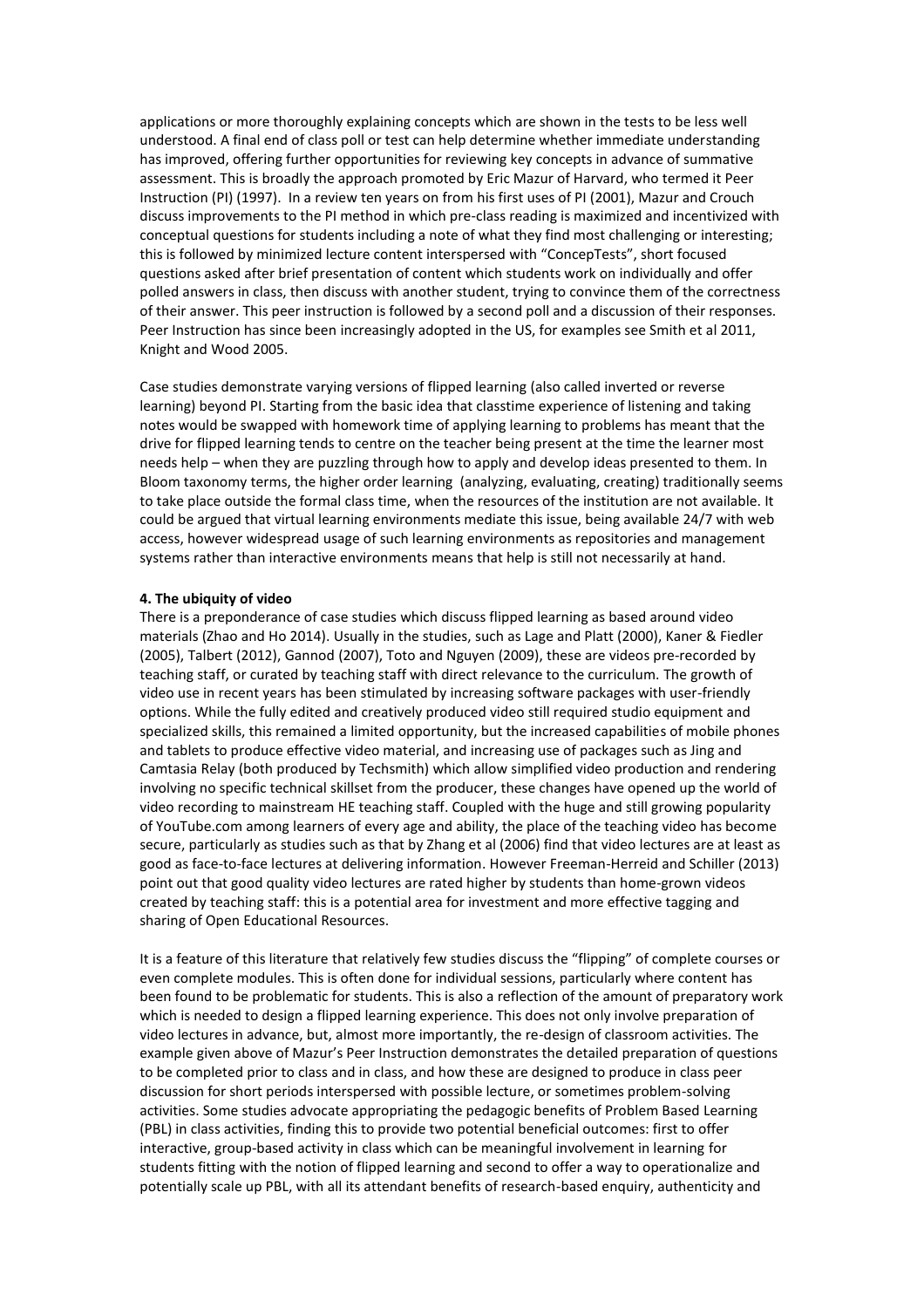problem-solving skill development, having offered the scaffolding learning required via the preclassroom video lectures.

### **5. Learning and educational theories in flipped learning**

We do not have to look too hard to find evidence of constructivist learning theory in flipped learning models. Constructivist and co-operative learning stem from the well accepted ideas of Piaget and Vygotsky, leading to the notion that the involvement of others can become both catalyst and catharsis in social learning contexts. Kolb's development of experiential learning and Bandura's Social Cognitive Theory, particularly the role-modelling dimension, can both be seen in the face-to-face activities fostered by flipped classrooms. Bishop and Verleger (2013 p8) cite Johnson and Johnson's notion of co-operative learning with particular relevance to flipped learning patterns: "the integrated use of cooperative, competitive and individualistic learning" which they call "Learning together and alone". Then there is Problem Based Learning (PBL) which is generally attributed as a theory to Barrows and Hmelo-Silver (Savery 2006) and brings together collaborative learning in groups with a focus on ill-structured or messy problems with a feeling of authenticity. Where PBL can be adopted into face-to-face time, learning is driven largely by the learner, rather than the teacher, who facilitates rather than directs. PBL in Higher Education can lead to issues of scaffolding, which in a flipped model would be provided by pre-class video lectures or reading assignments, tested at an early stage to ensure basic underpinning concepts are understood in order to give more autonomy to students in the application of research and group problem-solving skills to the task in hand. The pedagogic framework then for flipped learning has students at the centre of the learning process, constructing their beliefs and meanings of the materials presented, with checking, facilitation and guidance as needed by the teacher.

#### **6. Challenges of flipped learning**

There is no doubt that the affordances of virtual learning environments offer the potential to provide interactive support for learning, and out of class opportunities to communicate and collaborate with peers and teachers. This can support blended learning in general and flipped learning in particular. There is also little doubt that interactive group-based activities in class go down well with most students. What then are the problems and challenges associated with flipped learning? There is evidence in the literature (for example, see Willey and Gardener 2013) of a continuing reluctance on the part of some students to accept reduced lecture time. These students have an expectation of what they are consuming as HE customers, and their comments relayed in some papers suggest a common complaint in the form "I am paying for a campus-based university experience and that does not mean online materials, that means lectures with academic staff." This could be a transitional phase, where students increasingly become accustomed to blended learning and flipped learning modes at university and come to see them as a right rather than a variation from tradition. This resistance may also relate to levels of student motivation. Students who do not come to lectures prepared to learn but to be entertained and to take part in a ritualized form of educational development may well be less enamoured of a format which involves pre-reading or watching of videos and coming to sessions prepared to take an active role in learning.

This resistance cannot be lightly dismissed as a passing phase, however, since the repercussions for staff who try to implement flipped learning and find a body of students have not done the pre-class work will have practical difficulties to overcome; in particular dealing with two different groups of students, some of whom may be reluctant to take part in tests, polling and other interactive activities. While one of the potential advantages suggested by advocates of flipped learning is that it can advantage a range of learners with differing learning preferences and abilities, able to follow the video lectures, or indeed pre-reading assignments in their own time and at their own pace, there is, nonetheless, a learning contract here that requires tacit acceptance. The literature seems to show that persistence is required on the part of teaching staff who need to offer regular encouragement and explanation of the purpose of a flipped learning approach (Strayer, 2009, Davies et al 2013, Rowe et al 2013). Furthermore it does seem useful to include formative testing or quizzes to improve motivation to complete pre-class activities (McLaughlin et al 2013).

# **7. Student achievement**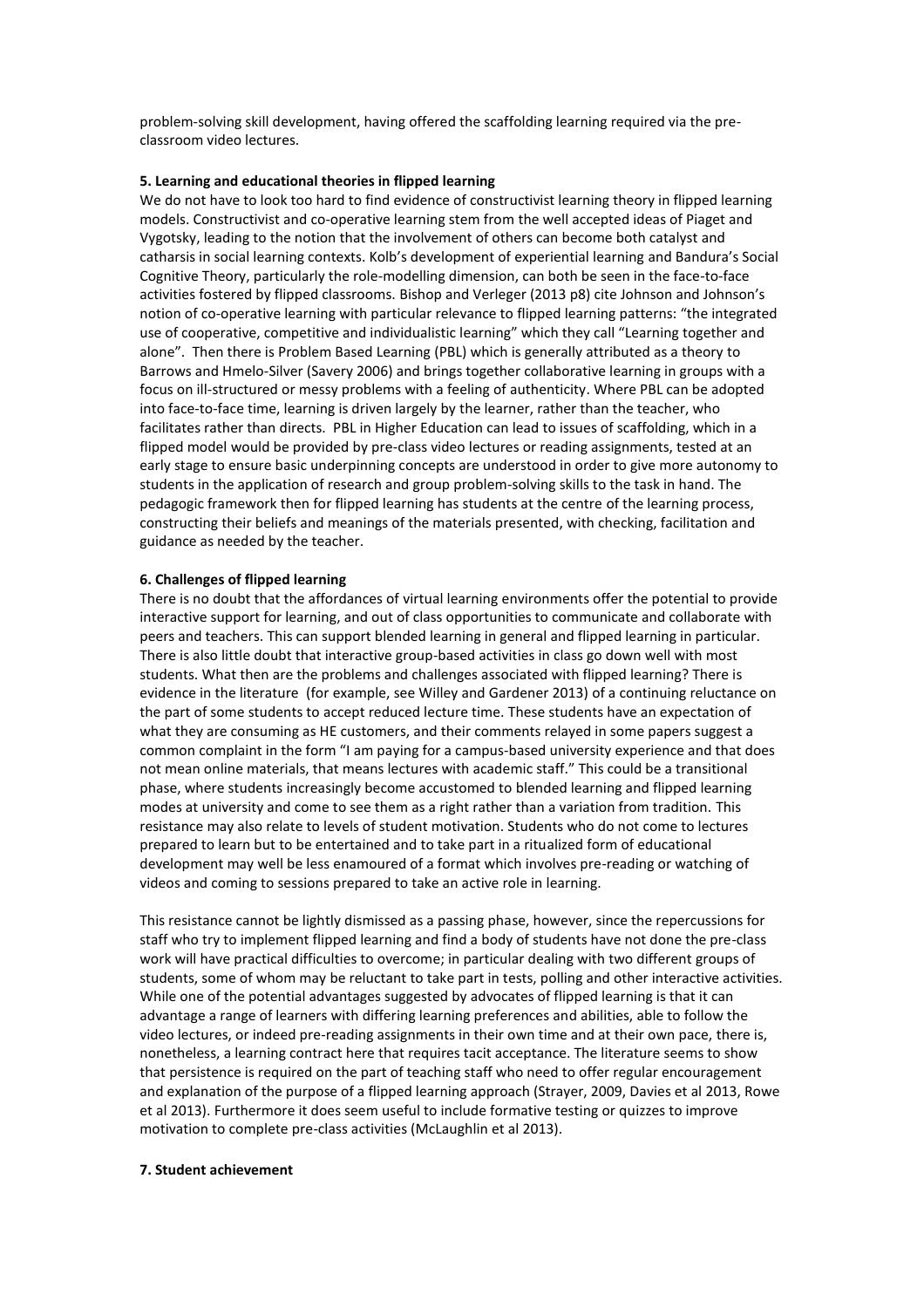Discussions of student achievement with flipped learning models, for example there are a number of short case studies from US universities in Yarbro et al (2014), present outcomes which either improve or show no difference from traditional lecture-style teaching. Yarbro et al raise the question as to what particular contexts might suit flipped learning and show clear advantages. From the range of literature reviewed for this paper, suggestions would be contexts where there are difficult concepts to explain, or significant factual or background information is required to set the scene for problem solving or application and development of understanding, and where students of varying ability and learning preferences are involved to enable self-paced learning prior to class.

## **8. Discussion**

This literature study has aimed to answer the following questions:

- What kind of evidence does the literature offer for the effectiveness of the flipped classroom model?
- What range of versions is currently found in flipped classroom case studies?
- What learning/educational theories underpin the flipped classroom approach?
- What does the flipped classroom model offer to university teachers and students which cannot be achieved in other blended formats?

**8.1** The evidence for effectiveness is varied, as might be expected. It is still unusual to find whole modules or courses run on a flipped model, for the very good reason that this requires extensive preparation to work well and appears to be best suited to specific classes where content is experienced by students as particularly difficult conceptually, or where there is much factual information to share which must precede application and discussion in interactive mode.

**8.2** The range of versions is fairly wide but the most popular option is recorded video up front followed by groupwork, concept explanation and other forms of interaction including polling and testing during class.

**8.3** Learning and educational theories are constructivist, co-operative and problem-based learning, with a focus on formative testing and polling giving helpful feedback as learners construct their understanding of difficult concepts and supporting them in applying ideas to messy problems.

**8.4** This is a much wider question which is at the heart of this paper. Blended learning is so broad a concept as to be difficult to pin down, offering potential technology enhancements to classroom faceto-face learning. We could suggest that a broad blend is always there when a VLE is available for learners, but this, of course, is a passive response, offering at least a safety net for content but not necessarily involving interaction in both classroom and online modes. There is the further dimension of increasing synchronous online options, such as webinars, using a variety of software to offer interaction between teacher and learner but not requiring the same venue. The focus of blending is to redesign learning experiences, using technology when it is contributing value, and this continues to enable a shift in HE towards the needs of the learner.

Blended learning developments have allowed the questioning of the dominance of lectures and information-giving formats in Higher Education (Garrison and Kanuka 2004). While there are many issues still to be tackled, blended learning covers a wide range of ways to develop interaction in learning, to develop what these authors refer to (p98) as teaching, social and cognitive presence in a genuine community of inquiry, privileging learner engagement, rather than a focus on content delivery. There is no question that many university teachers deliver lectures which help people learn and which inspire to further effort, questioning and enquiry. These teachers already focus on learners, unlike perhaps the silent majority. Blended learning has given us a chance to debate such issues. However blended learning design takes time, scholarship, team and institutional support and, often, courage to step out from well-tried teaching practices. So, of course, does the design of flipped learning. Is the latter then simply an example of blended learning? There are other blended designs which do not necessarily require scheduled preparation of material in advance of face-to-face classes.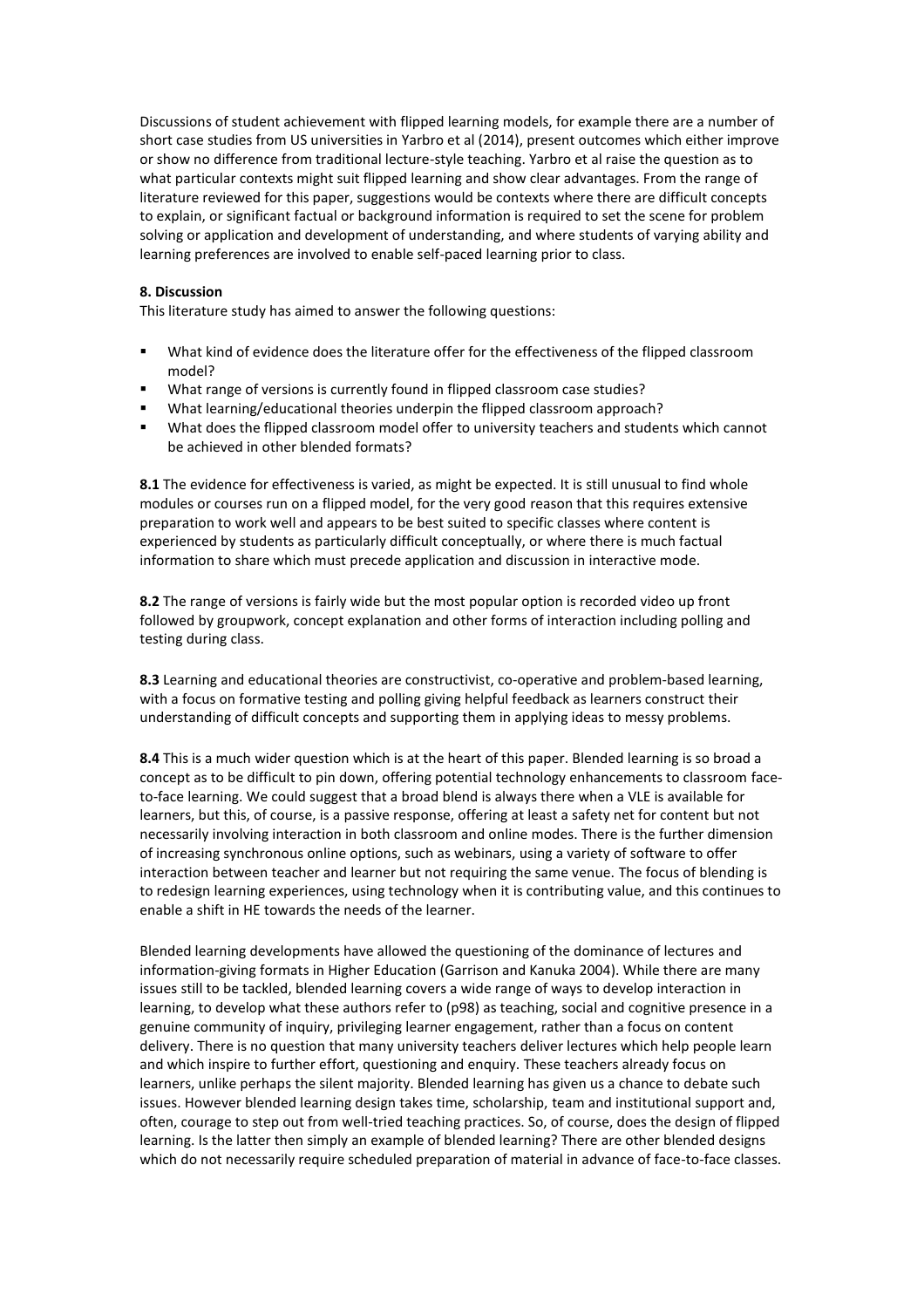The fundamental argument must surely be that Higher Education is not primarily about content. Information and communication technologies have offered a lens to focus attention on the quality and comparability as well as the currency of that content offered in universities and other HE institutions. Lower order learning activities which include exposure to information, remembering and seeking understanding are able to transfer beyond the face-to-face time of students and teachers partly because this information is no longer limited to physical books and papers but can be found in easily accessible and always available online formats. With increasing numbers of personal devices to access this information (university students are much more likely to own high proportions of mobile devices from laptops and tablets to smartphones (Davies 2014) and mobile use which grew 115% in 2013 (flurry.com 2014)) access to content is not the issue for HE. It is evaluation and application of content in order to make it meaningful which is the central task.

So there is a strong argument for offering content online, possibly curated by rather than produced by the teacher, and using face-to-face time in the classroom in a more interactive way. However this is not necessarily flipped learning. Blended learning is a much wider category for a range of varied ways of combining online and face-to-face activities for learning. Blended approaches are less rigid in a requirement for pre-class activity, which may suit some topics better, and a wider range of online tools may be useful both in and out of class, for example wikis and blogs, e-portfolios, and opportunities for wider literature search. Opportunities for webinars to replace face-to-face physical classes can sometimes solve resource or logistical problems, and these can be adapted to bother blended and flipped models. Technology enhanced learning comes in many forms and can be effectively used "on the fly" in class rather than pre-prepared (for example, developing Prezis from student feedback, polling as gaps appear in student understanding).

The argument about content becoming less important in the university offer should receive rather more attention in discussions of flipped learning. University teachers are well aware of the explosion of resource materials and media relating to their subject discipline, most of which can be accessed online. A flipped approach would seem, in its present forms, to be a return to a more directed confined presentation to the student of what the teacher believes to be most important. Yet the trend supported by Web technology, and constructivist thinking, places teachers in a collaborative learning role alongside students, as all can bring useful and up to date resources into play in an open learning design. If teachers are to spend considerable time setting up front reading assignments or video lectures, we could be back to "teacher knows best" rather than encouraging students to roam and surf to find possibly useful information which can be debated and evaluated in class or online through synchronous or asynchronous discussion and case application or problem-solving. Not every subject discipline, and certainly not every level of university education is perhaps suited to wideranging student-led foraging for relevant information (as, for example in Problem Based Learning which is not pre-designed beyond an initial trigger). However, if flipped learning continues to gather momentum, this will be an issue to address. For employability at the very least, Higher Education institutions are charged with developing students' capabilities to test and evaluate information and to be prepared to "unlearn"or be open to new perspectives. A fully flipped curriculum would seem to close down these opportunities rather than develop them, leading to reservations in answering the question – What is the best use of face-to-face time with students? - with the term "flipped learning".

#### **References**

Bishop, J. L., & Verleger, M.A. (2013) The flipped classroom: a survey of the research. In *Conference Proceedings of American Society for Engineering Education*, Atlanta, June 2013.

Bourner, T., Greener, S and Rospigliosi, A. (2011) 'Graduate employability and the propensity to learn in employment: a new vocationalism', *Higher Education Review*, Vol. 43, No. 3 pp 5-30.

Cuseo J. The empirical case against large class size: adverse effects on the teaching, learning, and retention of first-year students. *Journal of Faculty Development* 2007;21:5-22.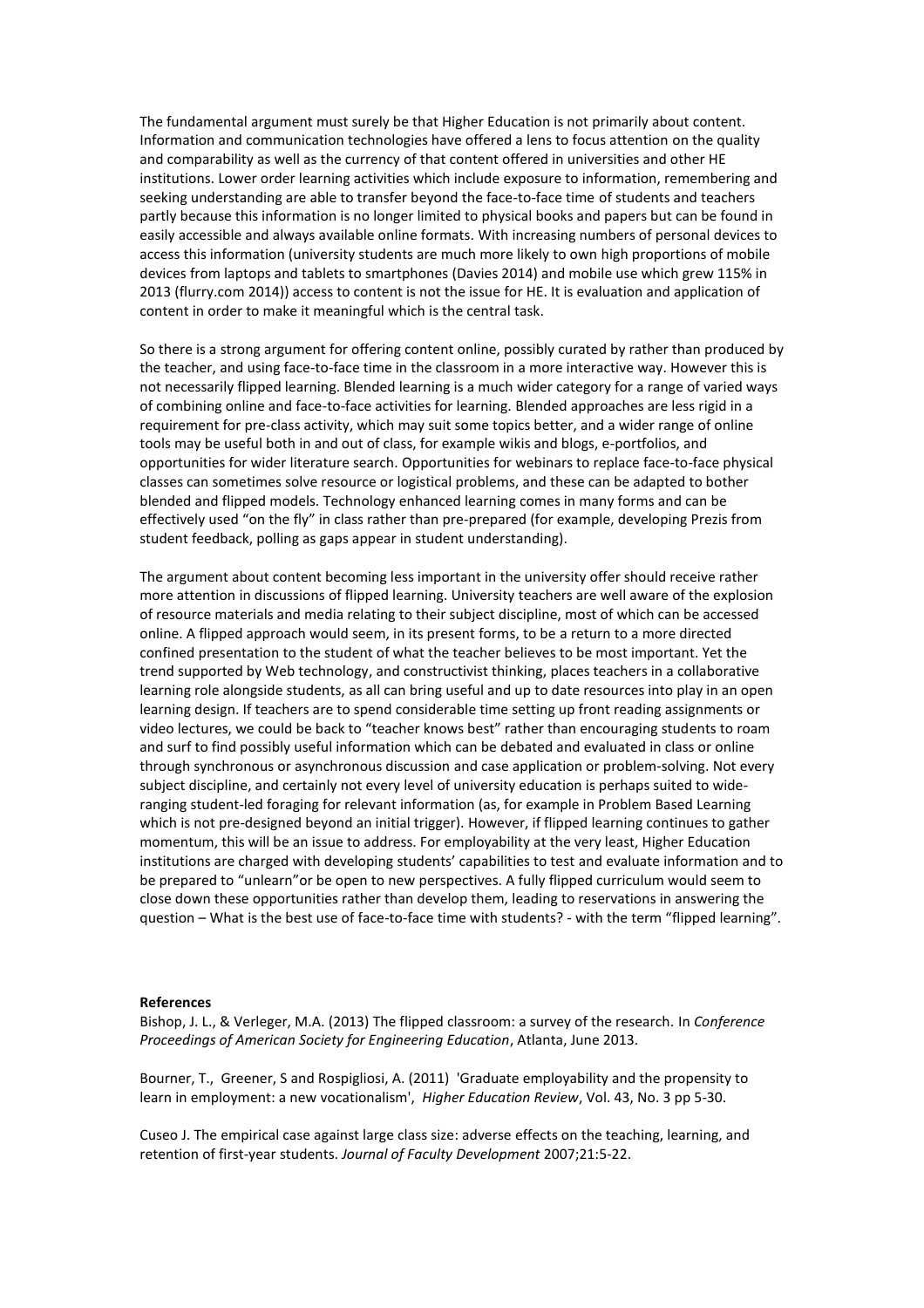Crouch, C.H., & Mazur, E. (2001) Peer instruction: ten years of experience and results. *American Journal of Physics* 2001;69:970-977

Davies, R.S., Dean, D.L. & Ball, N. (2013). "Flipping the classroom and instructional technology integration in a college-level information systems spreadsheet course," *Educational Technology Research and Development*, 61:4, pp. 563-580

Davies, S. Mobile device adoption in UK Higher Education. *Teaching Innovation in the Faculty of Engineering and Physical Sciences, University of Manchester* [Online] Available at: [http://www.elearning.eps.manchester.ac.uk/blog/2014/m-article-series-mobile-device-adoption-in](http://www.elearning.eps.manchester.ac.uk/blog/2014/m-article-series-mobile-device-adoption-in-uk-he/)[uk-he/](http://www.elearning.eps.manchester.ac.uk/blog/2014/m-article-series-mobile-device-adoption-in-uk-he/) Accessed: 2/02/15

Freeman-Herreid, C & Schiller, N.A (2013). Case Studies and the Flipped Classroom. *Journal of College Science Teaching*, 42(5), 62-66

Gannod G.C. (2007) WIP: Using podcasting in an inverted classroom. In *Proceedings of the 37th IEEE Frontiers in Education Conference*, 2007

Garrison D.R. & Kanuka, H. (2004) Blended learning: Uncovering its transformative potential in higher education. *Internet and Higher Education,* 7 95–105

Kaner, C., & Fiedler, R. (2005). Inside out: A computer science course gets a makeover. In *Association for Educational Communication and Technology International Conference*, 2005

Khalaf S. (2014) Mobile use grows 115% in 2013. [online] Available at [http://www.flurry.com/bid/103601/Mobile-Use-Grows-115-in-2013-Propelled-by-Messaging-](http://www.flurry.com/bid/103601/Mobile-Use-Grows-115-in-2013-Propelled-by-Messaging-Apps#.VNqL-UI7aFL)[Apps#.VNqL-UI7aFL](http://www.flurry.com/bid/103601/Mobile-Use-Grows-115-in-2013-Propelled-by-Messaging-Apps#.VNqL-UI7aFL)

Lage, M.J., & Platt, G. (2000) The internet and the inverted classroom. *The Journal of Economic Education*, 31(1): 11

Mazur, E. (1997) *Peer Instruction: A User's Manual Prentice* Hall, Upper Saddle River, NJ.

McLaughlin, J.E., Griffin, L.M., Esserman, D.A., Davidson, C.A., Glatt, D.M., Rother, M.T., Gharkholonarehe, N., & Mumper, R.J. (2013) Pharmacy student engagement, performance, and perception in a flipped satellite classroom. *American Journal of Pharmaceutical Education*. 77(9): 196.

Rowe, M., Frantz, J., & Bozalek, V. (2013) [Beyond knowledge and skills: the use of a Delphi study to](https://scholar.google.com/scholar?oi=bibs&cluster=6338842338893901205&btnI=1&hl=en)  [develop a technology-mediated teaching strategy](https://scholar.google.com/scholar?oi=bibs&cluster=6338842338893901205&btnI=1&hl=en) *BMC medical education*, 13(3): 51

Savery, J. R. (2006). Overview of Problem-based Learning: Definitions and Distinctions. *Interdisciplinary Journal of Problem-Based Learning*, 1(1). Available at: http://dx.doi.org/10.7771/1541-5015.1002

Smith M.K., Wood, W.B., Krauter, K., & Knight, J.K. (2011) Combining Peer Discussion with Instructor Explanation Increases Student Learning from In-Class Concept Questions. *Cell Biology Education*, 10(1), 55–63

Strayer, J. (2012) How learning in an inverted classroom influences cooperation, innovation and task orientation. *Learning Environments Research*. 15(2): 171.

Talbert, R. (2012) LearningMATLAB in the inverted classroom. In *Proceedings of the ASEE Annual Conference & Exposition*, 2012